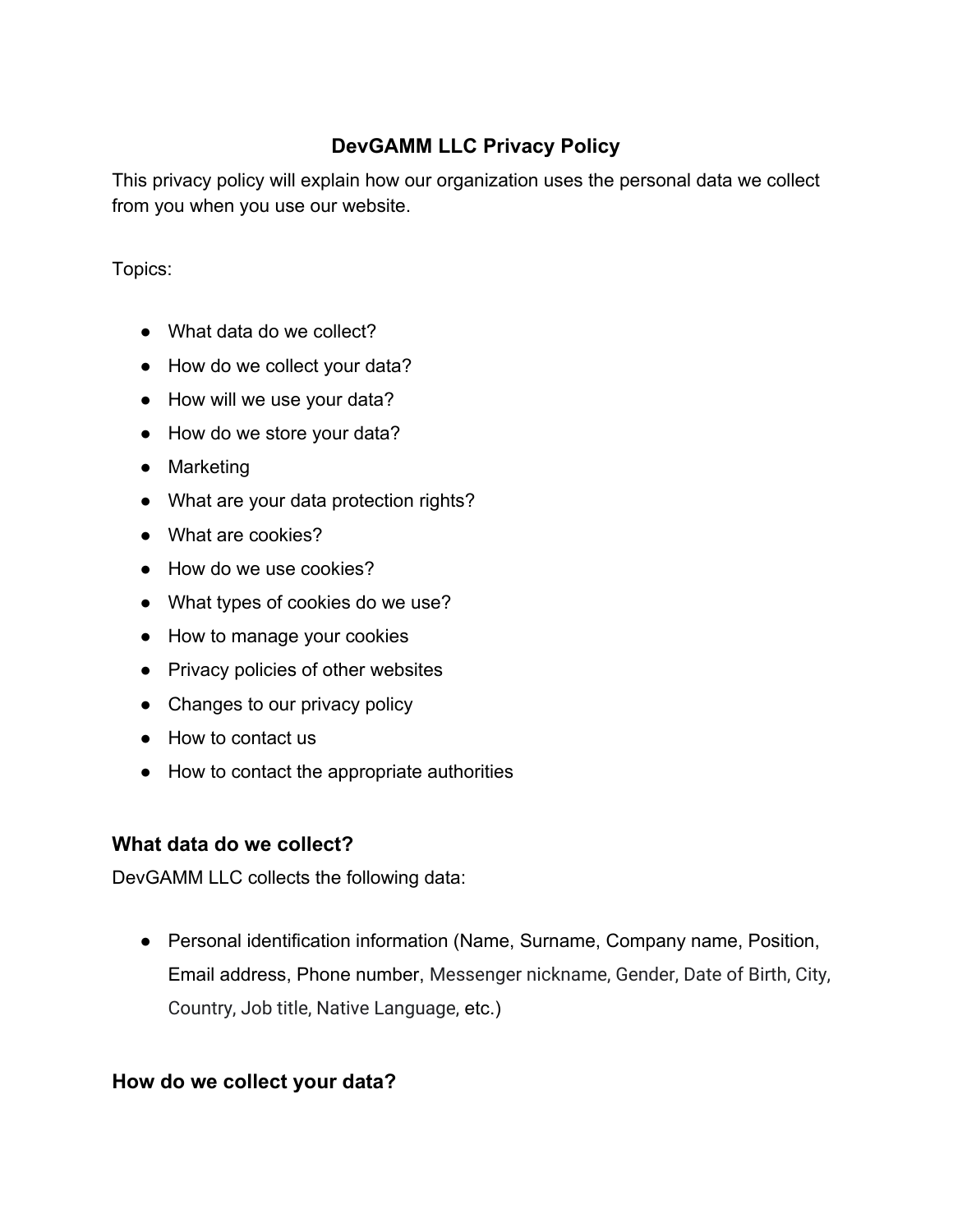You directly provide DevGAMM LLC with most of the data we collect. We collect data and process data when you:

- Register online or fill registration form (Google form) at the our web-site: devgamm.com
- Voluntarily complete a customer survey or provide feedback on any of our message boards or via email.
- Use or view our website via your browser's cookies.

# **How will we use your data?**

DevGAMM LLC collects your data so that we can:

- Process your request and manage your account.
- Email you with information about DevGAMM Conference.

#### **How do we store your data?**

DevGAMM LLC securely stores your data at the Google Forms.

DevGAMM LLC will keep your Personal data for untitled period.

#### **Marketing**

DevGAMM LLC would like to send you information about products and services of ours.

If you have agreed to receive marketing, you may always opt out at a later date.

You have the right at any time to stop DevGAMM LLC from contacting you for marketing purposes or giving your data to other members of the DevGAMM LLC.

If you no longer wish to be contacted for marketing purposes, please email us at the contact@devgamm.com.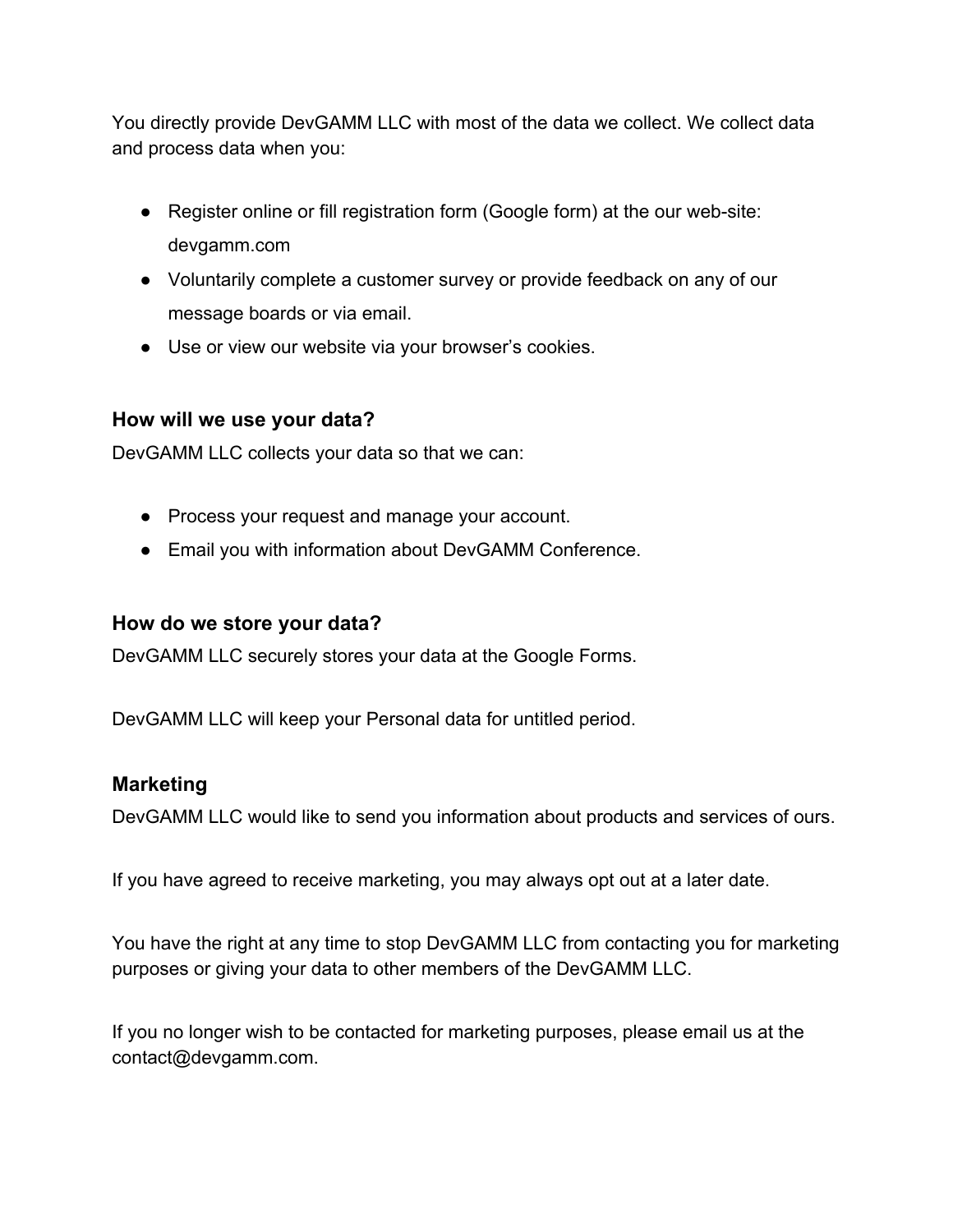# **What are your data protection rights?**

DevGAMM LLC would like to make sure you are fully aware of all of your data protection rights. Every user is entitled to the following:

**The right to access** – You have the right to request DevGAMM LLC for copies of your personal data. We may charge you a small fee for this service.

**The right to rectification** – You have the right to request that DevGAMM LLC correct any information you believe is inaccurate. You also have the right to request DevGAMM LLC to complete the information you believe is incomplete.

**The right to erasure** – You have the right to request that DevGAMM LLC erase your personal data, under certain conditions.

**The right to restrict processing** – You have the right to request that DevGAMM LLC restrict the processing of your personal data, under certain conditions.

**The right to object to processing** – You have the right to object to DevGAMM LLC's processing of your personal data, under certain conditions.

**The right to data portability** – You have the right to request that DevGAMM LLC transfer the data that we have collected to another organization, or directly to you, under certain conditions.

If you make a request, we have one month to respond to you. If you would like to exercise any of these rights, please contact us at our email:

Call us at:

Or write to us:

**Cookies**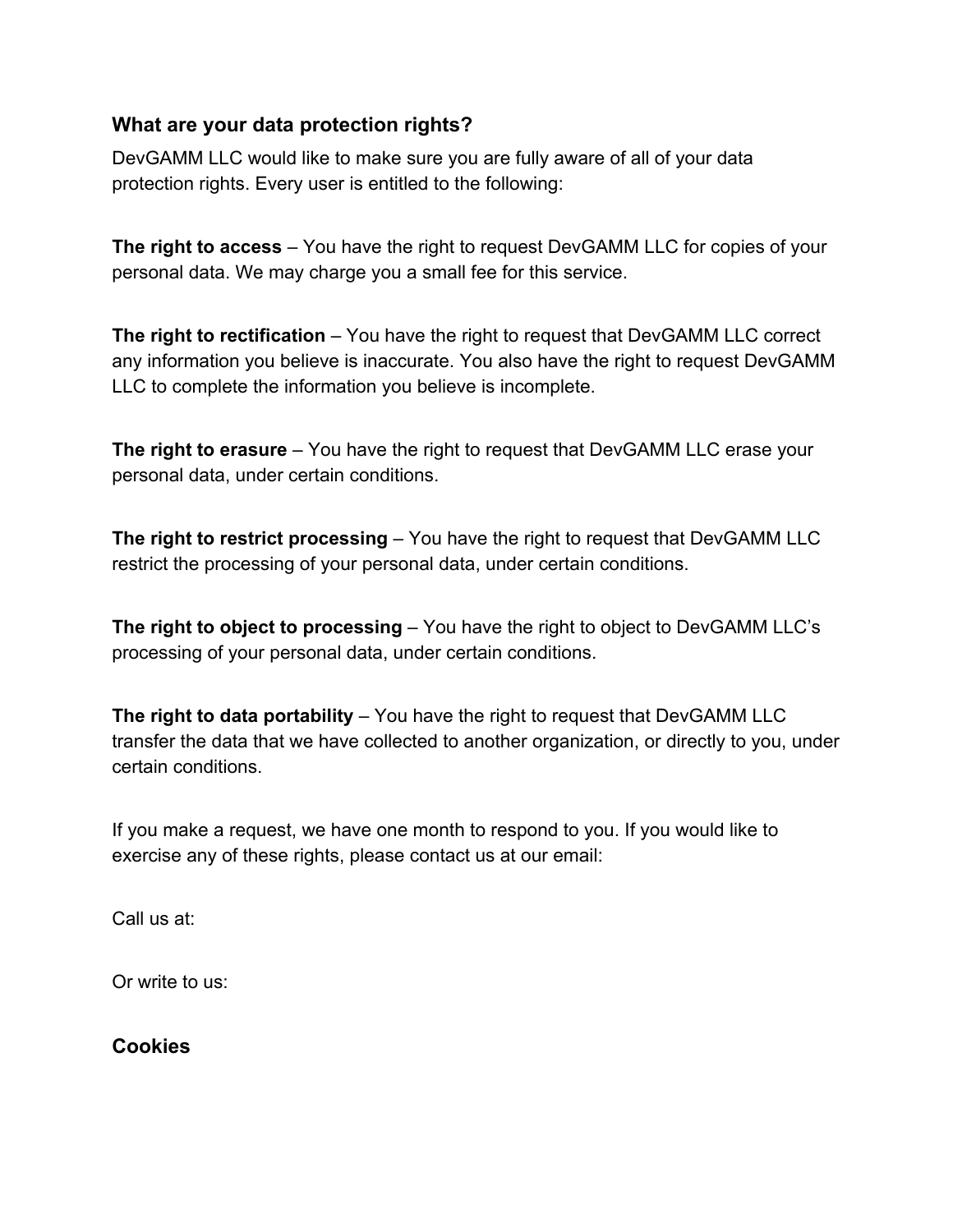Cookies are text files placed on your computer to collect standard Internet log information and visitor behavior information. When you visit our websites, we may collect information from you automatically through cookies or similar technology

For further information, visit allaboutcookies.org.

### **How do we use cookies?**

DevGAMM LLC uses cookies in a range of ways to improve your experience on our website, including:

- Keeping you signed in
- Understanding how you use our website
- [Add any uses yDevGAMM LLC has for cookies]

# **What types of cookies do we use?**

There are a number of different types of cookies, however, our website uses:

- Functionality DevGAMM LLC uses these cookies so that we recognize you on our website and remember your previously selected preferences. These could include what language you prefer and location you are in. A mix of first-party and third-party cookies are used.
- Advertising DevGAMM LLC uses these cookies to collect information about your visit to our website, the content you viewed, the links you followed and information about your browser, device, and your IP address. DevGAMM LLC sometimes shares some limited aspects of this data with third parties for advertising purposes. We may also share online data collected through cookies with our advertising partners. This means that when you visit another website, you may be shown advertising based on your browsing patterns on our website.
- [Add any other types of cookies yDevGAMM LLC uses]